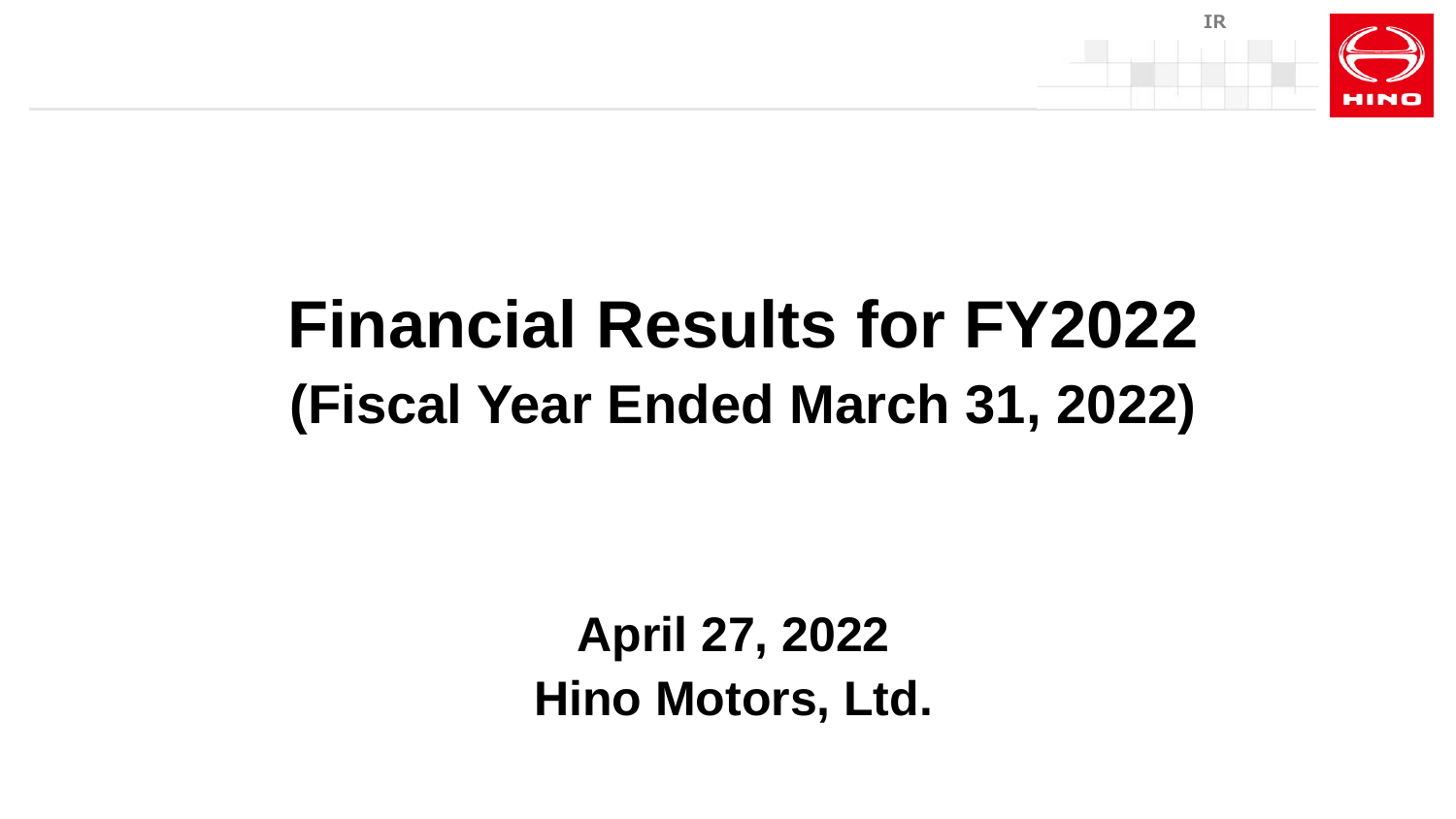

# **) Sales Turnover**

# **) Consolidated Income Statements**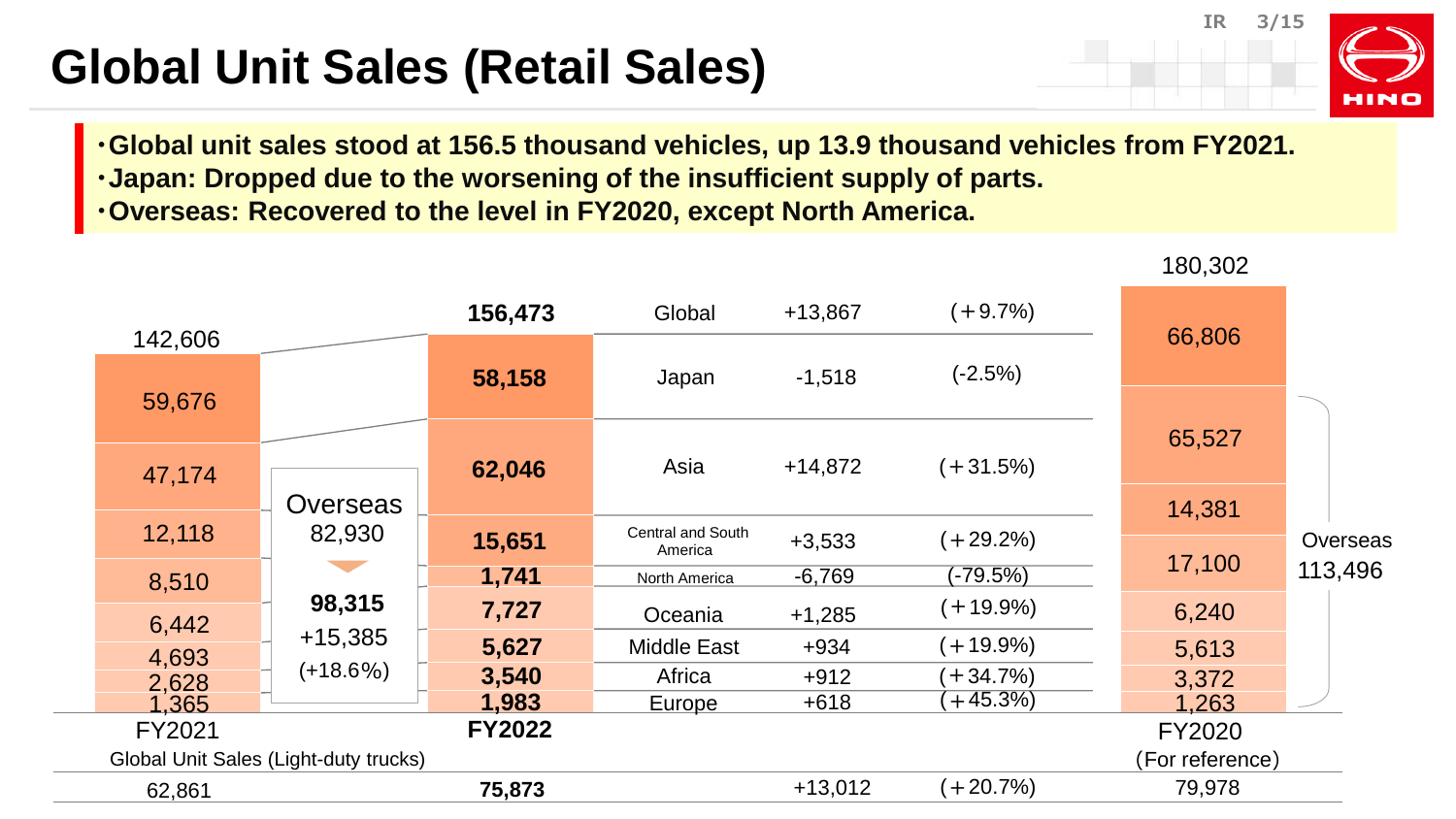# **Truck and Bus Market in Japan**





**Total demand: Fell below the previous fiscal year's level due to the global shortage of semiconductors and a decline in production caused by insufficient supply of parts. Hino's sales: Sales volume declined due to the insufficient supply of parts.**

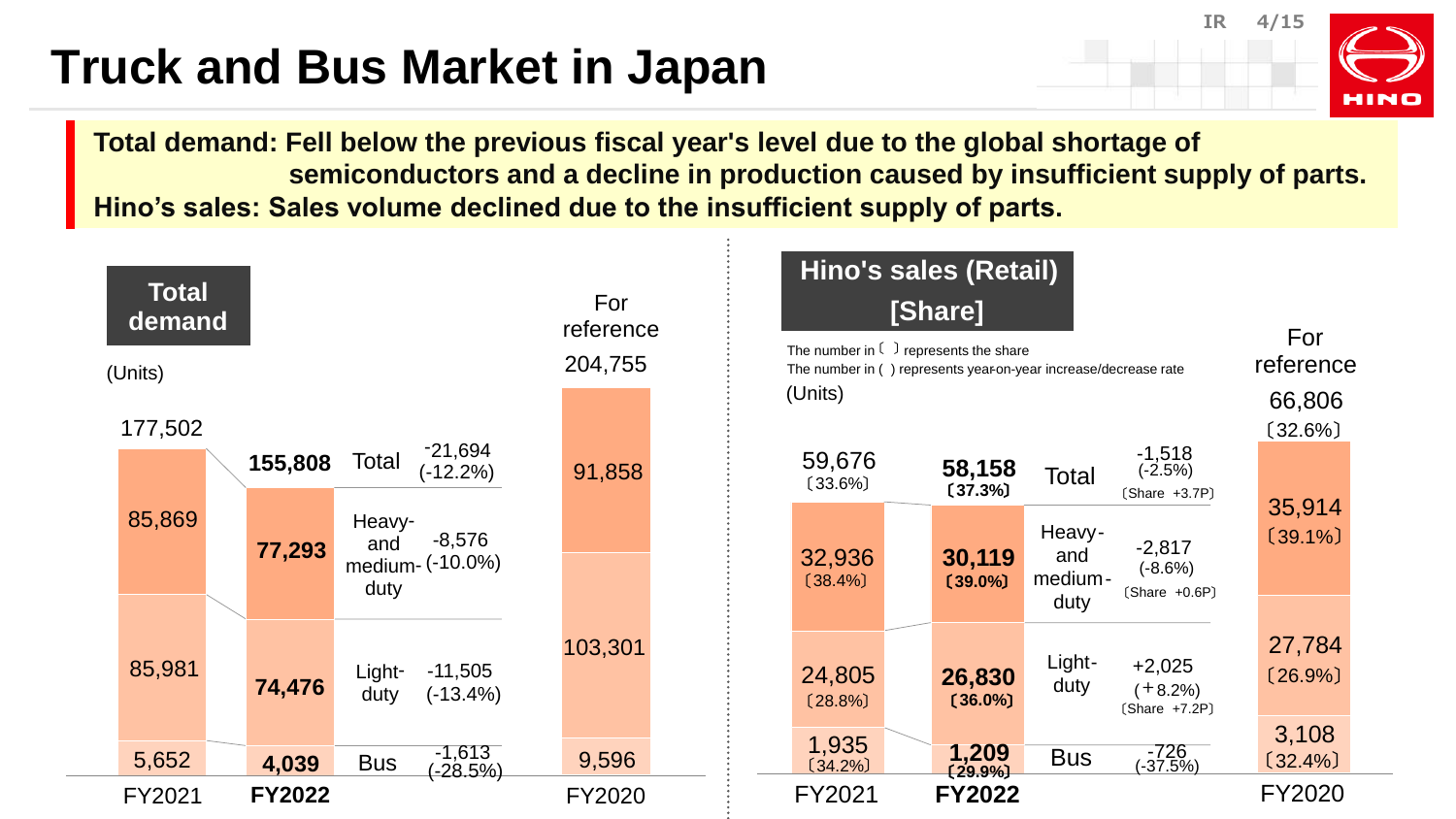### **Sales Volumes in Indonesia, Thailand and the U.S. (Retail Sales)**



**IR 5/15**

**Indonesia: Increased considerably from the previous year, due to the skyrocketing of prices of natural resources and the resumption of plans for investing in infrastructure.**

**Thailand: The market recovered, and sales volume grew significantly from the previous year. The sales volume of medium- and heavy-duty trucks recovered to the level exceeding that in FY2020.** 

**The U.S.: In the first half, our business was affected by the suspension of manufacturing. In the second half, manufacturing and shipment were resumed, but sales volume dropped considerably from the previous year due to the problem with supply of parts, etc.**

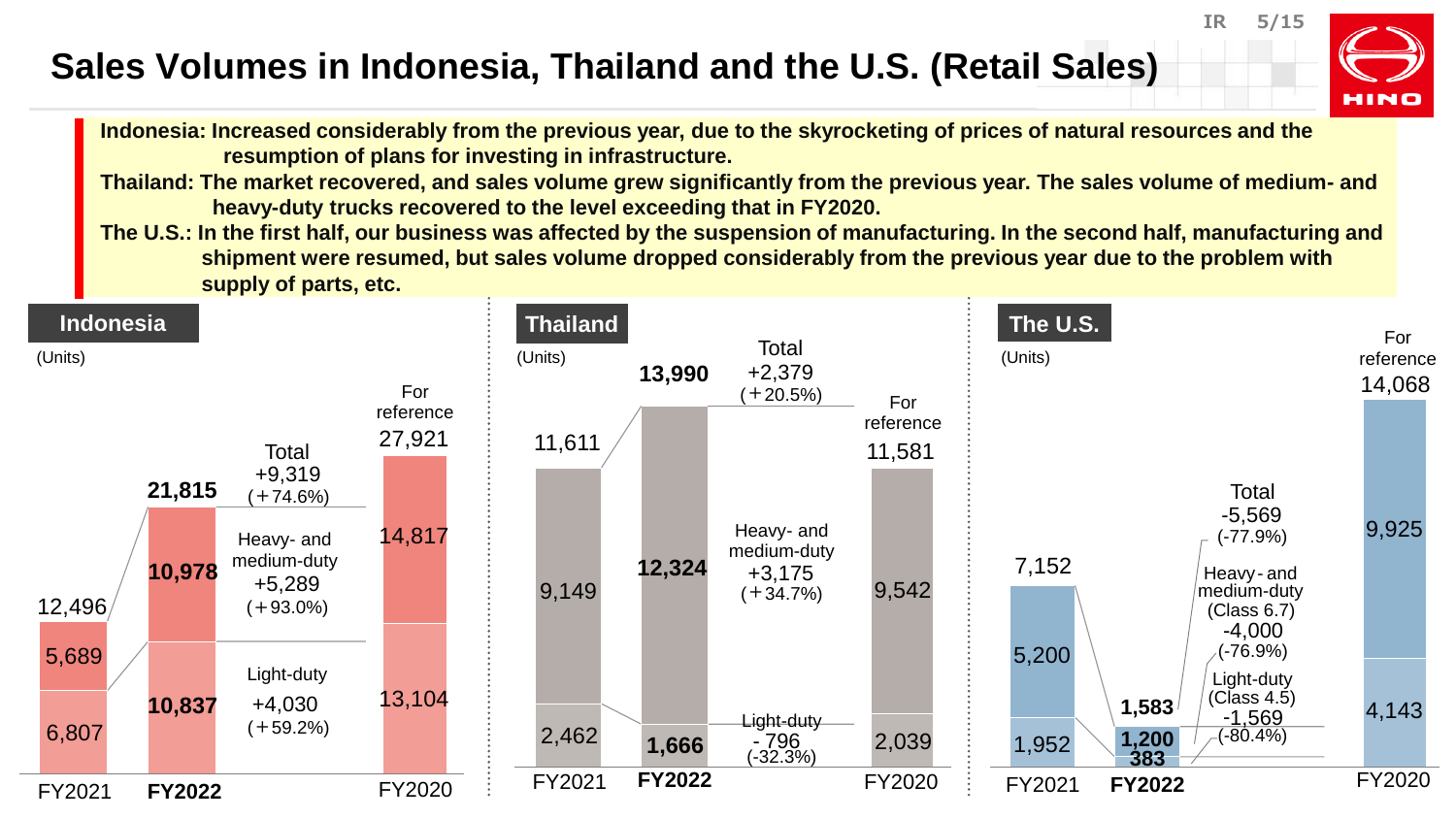## **Consolidated Sales of TOYOTA Brand Vehicles and Unit**



**IR 6/15**

**Both consolidated sales of TOYOTA brand vehicles and unit increase from the previous year.**

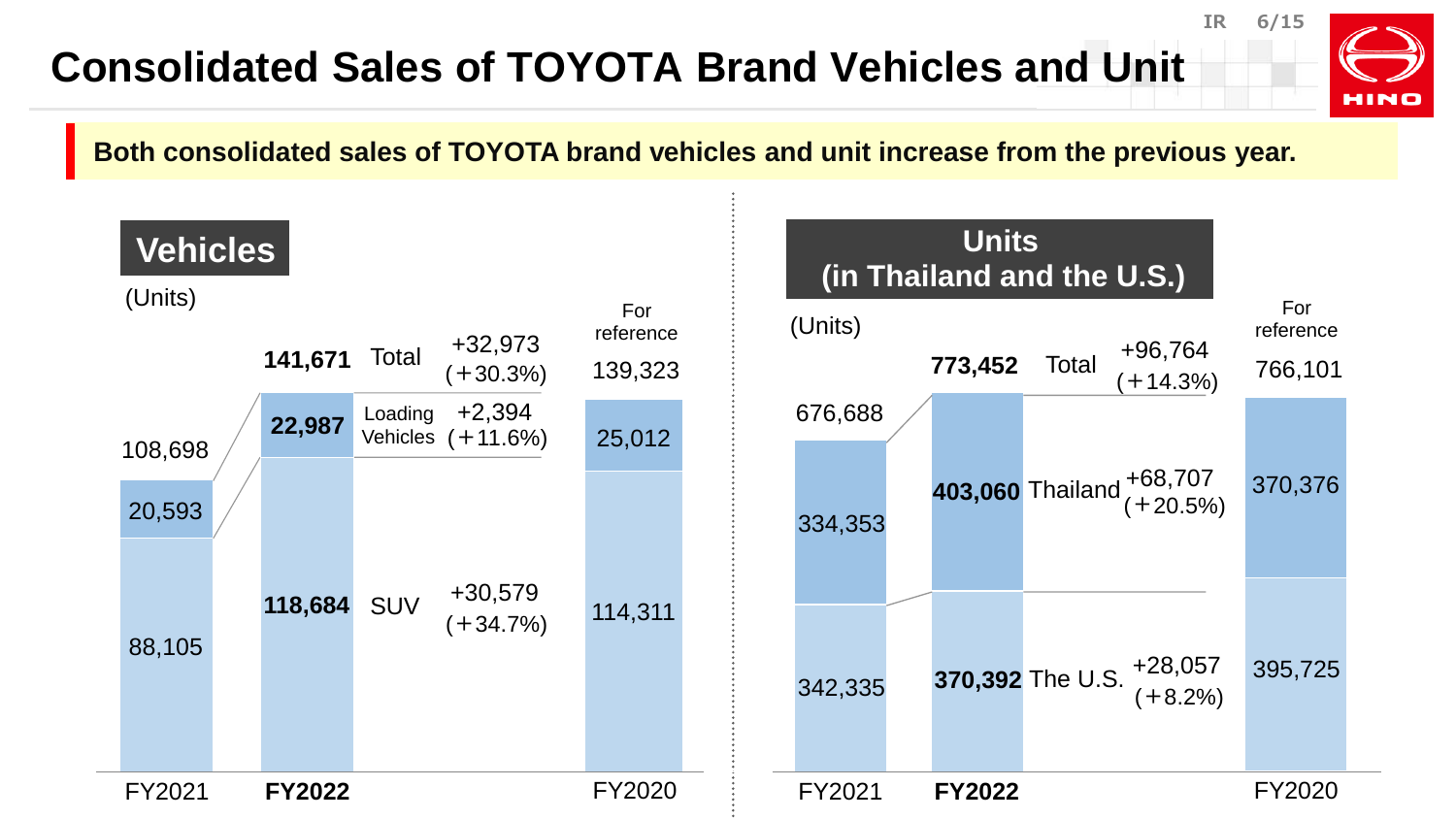

# **) Sales Turnover**

# **) Consolidated Income Statements**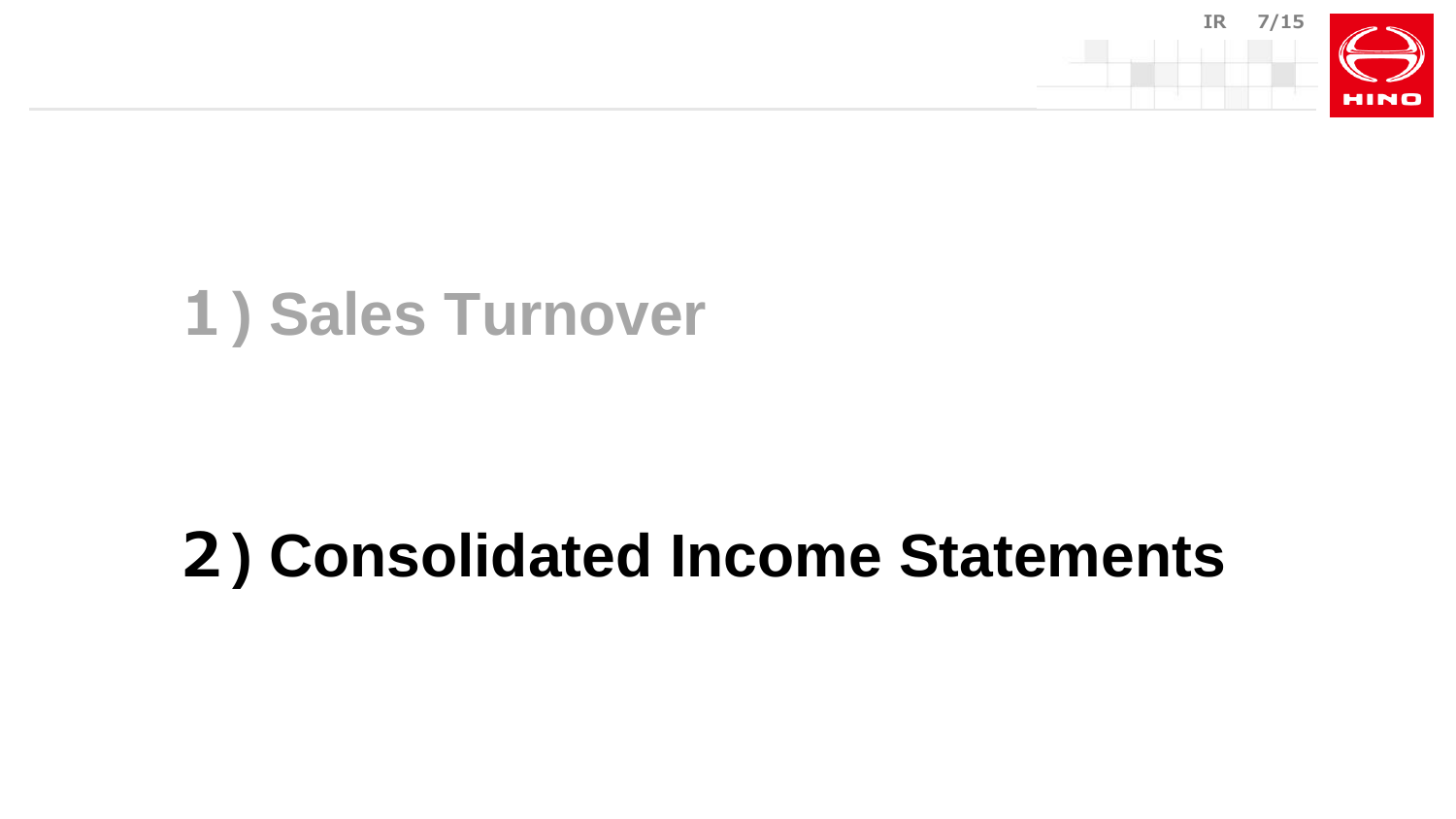## **Consolidated Income Statements**



|                            |                              |                              | (Billions of yen)                | (For reference)    |  |
|----------------------------|------------------------------|------------------------------|----------------------------------|--------------------|--|
| <b>Item</b>                | <b>FY2022</b>                | FY2021                       | Change                           | <b>FY2020</b>      |  |
| <b>Net sales</b>           | 1,459.7                      |                              | $+15.4%$                         |                    |  |
| Net sales (old standard)   | 1,729.1                      | 1,498.4                      | $+230.7$                         | 1,815.6            |  |
|                            | (2.3%)                       |                              | 2.8 times                        |                    |  |
| <b>Operating income</b>    | 33.8<br>$\frac{1}{2}(2.0\%)$ | 12.3<br>$\frac{1}{2}(0.8\%)$ | $+21.5$<br>$X(+1.2p)$            | 54.9<br>$X(3.0\%)$ |  |
|                            | (2.6%)                       |                              | 3.1 times                        |                    |  |
| <b>Ordinary income</b>     | 38.0<br>$\frac{1}{2}(2.2\%)$ | 12.3<br>$\frac{1}{2}(0.8\%)$ | $+25.7$<br>$X(+1.4p)$            | 49.6<br>X(2.7%)    |  |
| <b>Profit attributable</b> | $(-5.8%)$                    |                              |                                  |                    |  |
| to owners of parent        | $X(-4.9%)$<br>$-84.7$        | $X(-0.5%)$                   | $-77.2$<br>$-7.5 \times (-4.4p)$ | 31.5<br>X(1.7%)    |  |

Note: Figures in parentheses indicate profit margin on sales.

The percentage in the change column means the year-on-year increase/decrease rate.

※Profit margin on sales in old standard

| ■ Consolidated unit sales<br>(Units) |               |         |           |  |  |
|--------------------------------------|---------------|---------|-----------|--|--|
|                                      | <b>FY2022</b> | FY2021  | Change    |  |  |
| Japan                                | 57,756        | 59,628  | $-1,872$  |  |  |
| <b>Overseas</b>                      | 100,383       | 73,615  | $+26,768$ |  |  |
| <b>TOYOTA</b> brand                  | 141,671       | 108,698 | $+32,973$ |  |  |

#### **■ Exchange rate**

|                  | <b>FY2022</b> | FY2021 |
|------------------|---------------|--------|
| US\$             | 112           | 106    |
| <b>THB</b>       | 3.44          | 3.40   |
| <b>IDR (100)</b> | 0.78          | 0.72   |
| A\$              | 83            | 76     |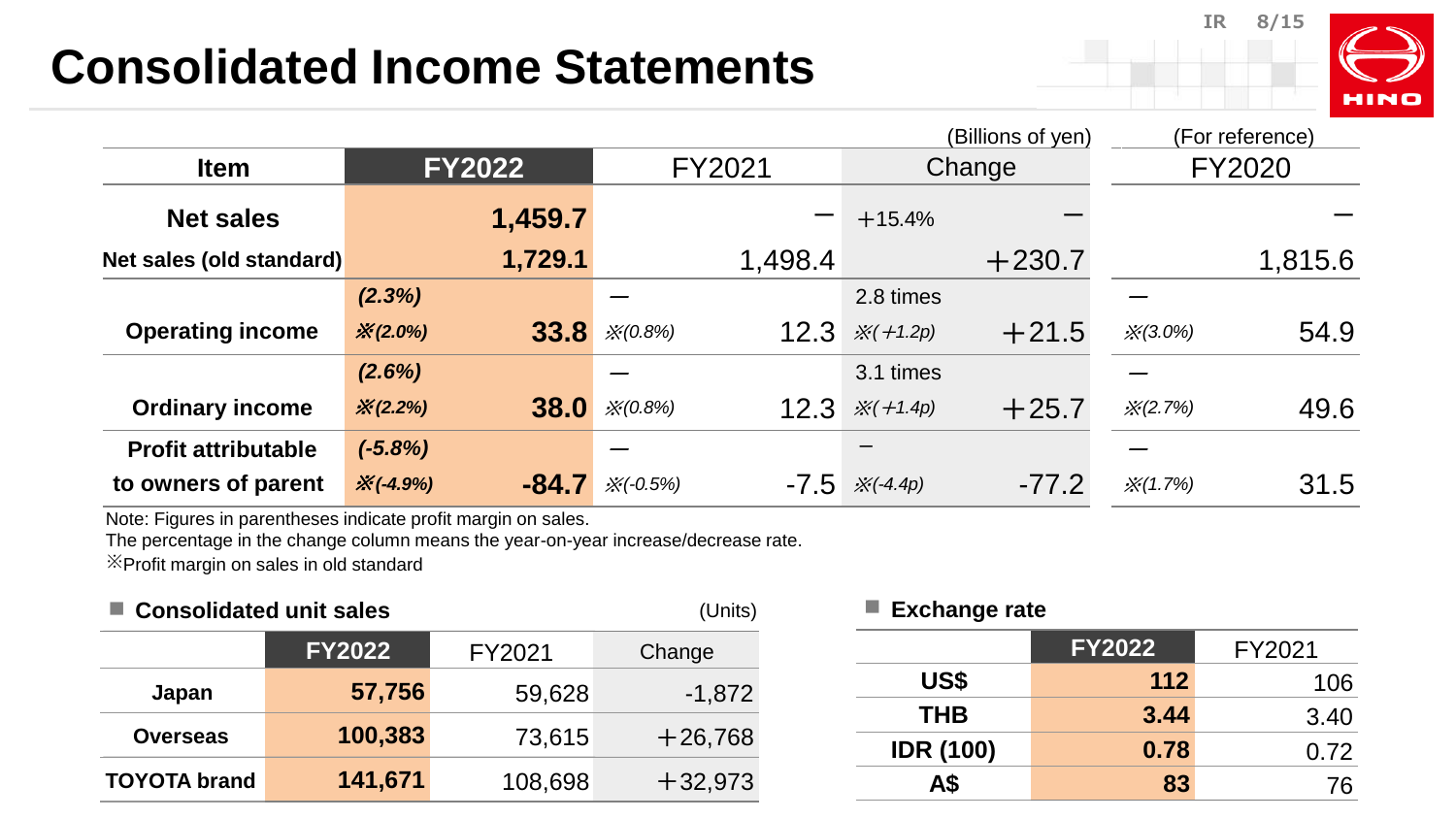### **Analysis of Consolidated Income Statements[Year-on-Year Comparison]**

**IR 9/15**

HINO

**・The worsening of the situation of raw materials was offset by continuous sales promotion mainly in ASEAN countries and fortification of our revenue base.**

**・We rationalized fixed costs and invested in advanced technologies, fortification of our business base, etc. for the future.**

**・Revenues declined due to the changes in the business environment, including the augmentation of quality assurance costs and the insufficient supply of parts, but operating income increased.**

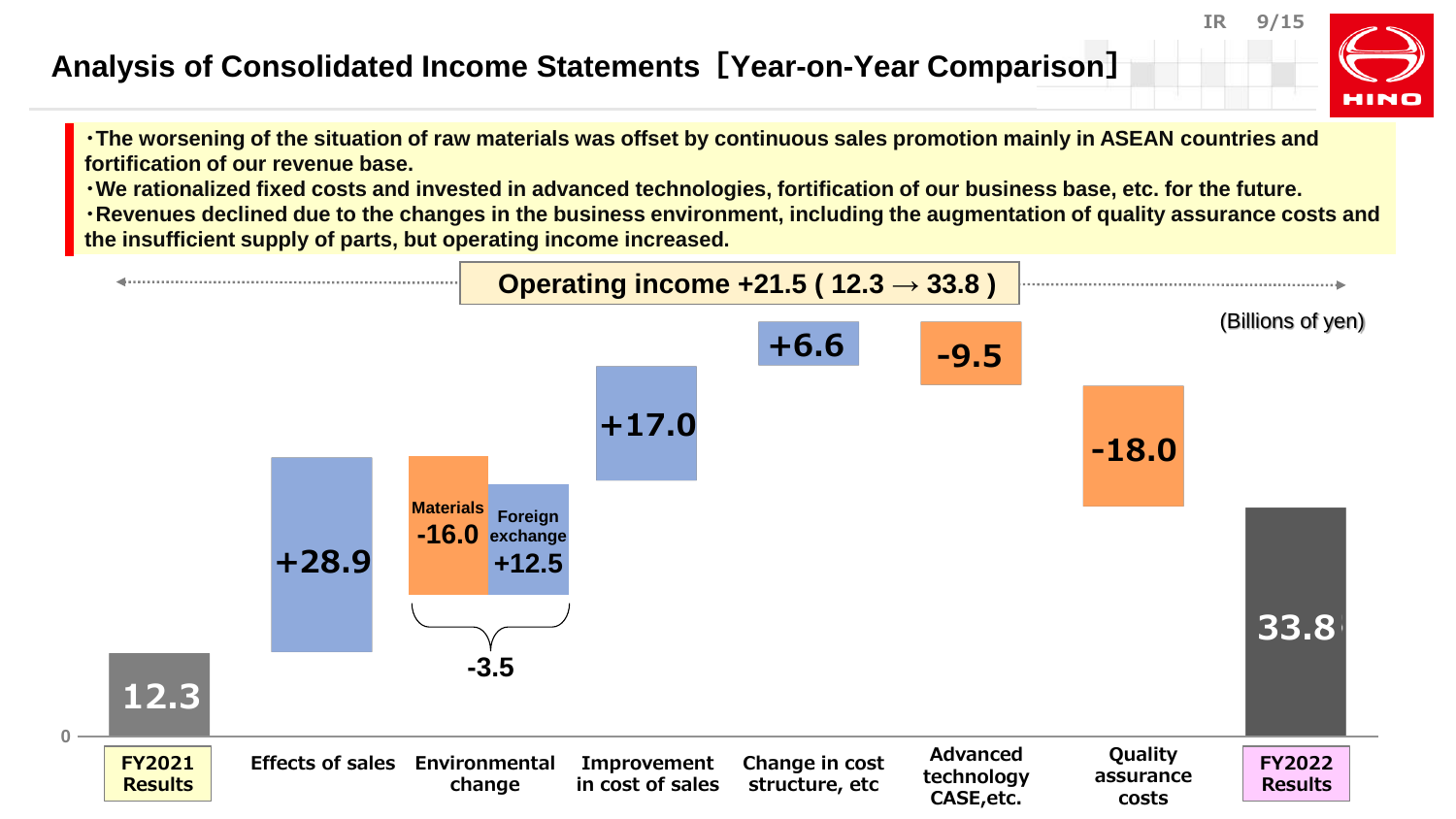### **Analysis of Consolidated Income Statements[Year-on-Year Comparison]**

**IR 10/15**



**Operating income improved, but net loss worsened significantly, due to the posting of certification-related loss inside and outside Japan and the reduction of deferred tax assets.**

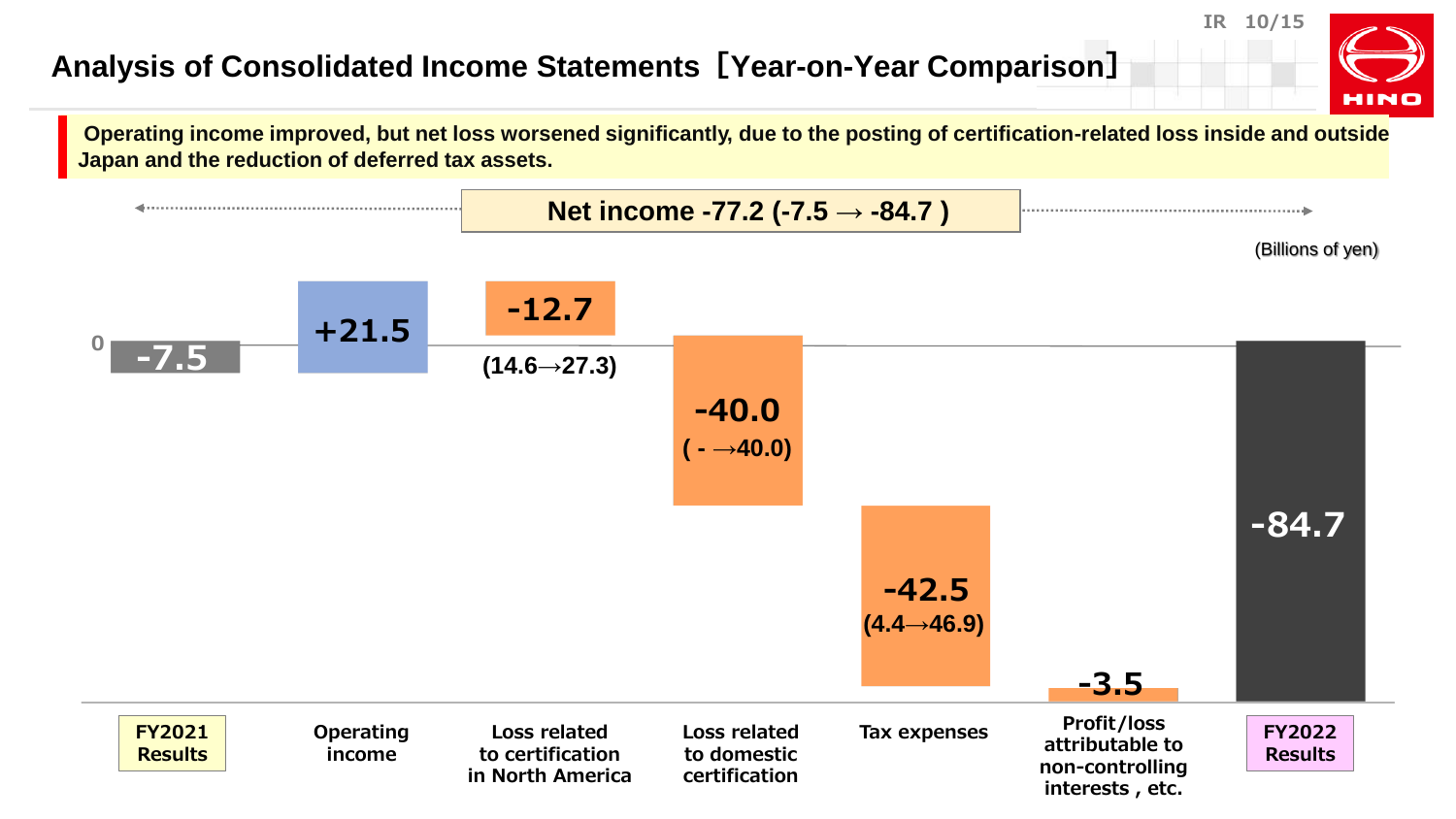# **Consolidated Operating Income by Segments**



**Income increased in Japan and other Asian countries, thanks to the recovery of overseas sales mainly in Asia.**

|                                   |                          |                            |           |                       |                  | (Billions of yen)   | (For reference)  |                      |
|-----------------------------------|--------------------------|----------------------------|-----------|-----------------------|------------------|---------------------|------------------|----------------------|
|                                   | <b>FY2022</b>            |                            | FY2021    |                       |                  | Change              | <b>FY2020</b>    |                      |
|                                   | <b>Net sales</b>         | <b>Operating</b><br>income | Net sales | Operating<br>income   | <b>Net sales</b> | Operating<br>income | <b>Net sales</b> | Operating<br>income  |
| Japan                             | $(1.8\%)$                |                            |           |                       |                  |                     |                  |                      |
|                                   | $1,128.0 \times (1.4\%)$ |                            |           | $\frac{1}{2}(0.8\%)$  | $+14.6%$         | $+99.1%$            |                  | $\frac{1}{2}(2.5\%)$ |
| (old standard)                    | 1,397.4                  | <b>19.8</b>                | 1,219.2   | 9.9                   | $+178.2$         | $+9.9$              | 1,473.5          | 36.1                 |
|                                   | (5.7%)                   |                            |           | $\frac{1}{2}(1.5\%)$  | $+38.3%$         | 5.2 times           |                  | $\mathcal{K}(4.4\%)$ |
| <b>Asia</b>                       | 399.4                    | 22.9                       | 288.7     | 4.4                   | $+110.7$         | $+18.5$             | 362.3            | 16.0                 |
|                                   | $(-3.8%)$                |                            |           | $\frac{1}{2}(-3.3\%)$ | $+21.1%$         |                     |                  | $\frac{1}{2}(1.2\%)$ |
| <b>Other Areas</b>                | 176.2                    | $-6.8$                     | 145.5     | $-4.7$                | $+30.7$          | $-2.1$              | 241.2            | 3.0                  |
| <b>Consolidated</b><br>adjustment | $-243.9$                 | $-2.1$                     | $-155.0$  | 2.7                   | $-88.9$          | $-4.8$              | $-261.4$         | $-0.2$               |
| <b>Total</b>                      | (2.3%)                   |                            |           |                       |                  |                     |                  |                      |
|                                   | $1,459.7 \times (2.0\%)$ |                            |           | $\frac{1}{2}$ (0.8%)  | $+15.4%$         | 2.8 times           |                  | $\frac{1}{2}(3.0\%)$ |
| (old standard)                    | 1,729.1                  | 33.8                       | 1,498.4   | 12.3                  | $+230.7$         | $+21.5$             | 1,815.6          | 54.9                 |

Note: Figures in parentheses indicate operating income margin.

The percentage in the change column means the year-on-year increase/decrease rate.

※Profit margin on sales in old standard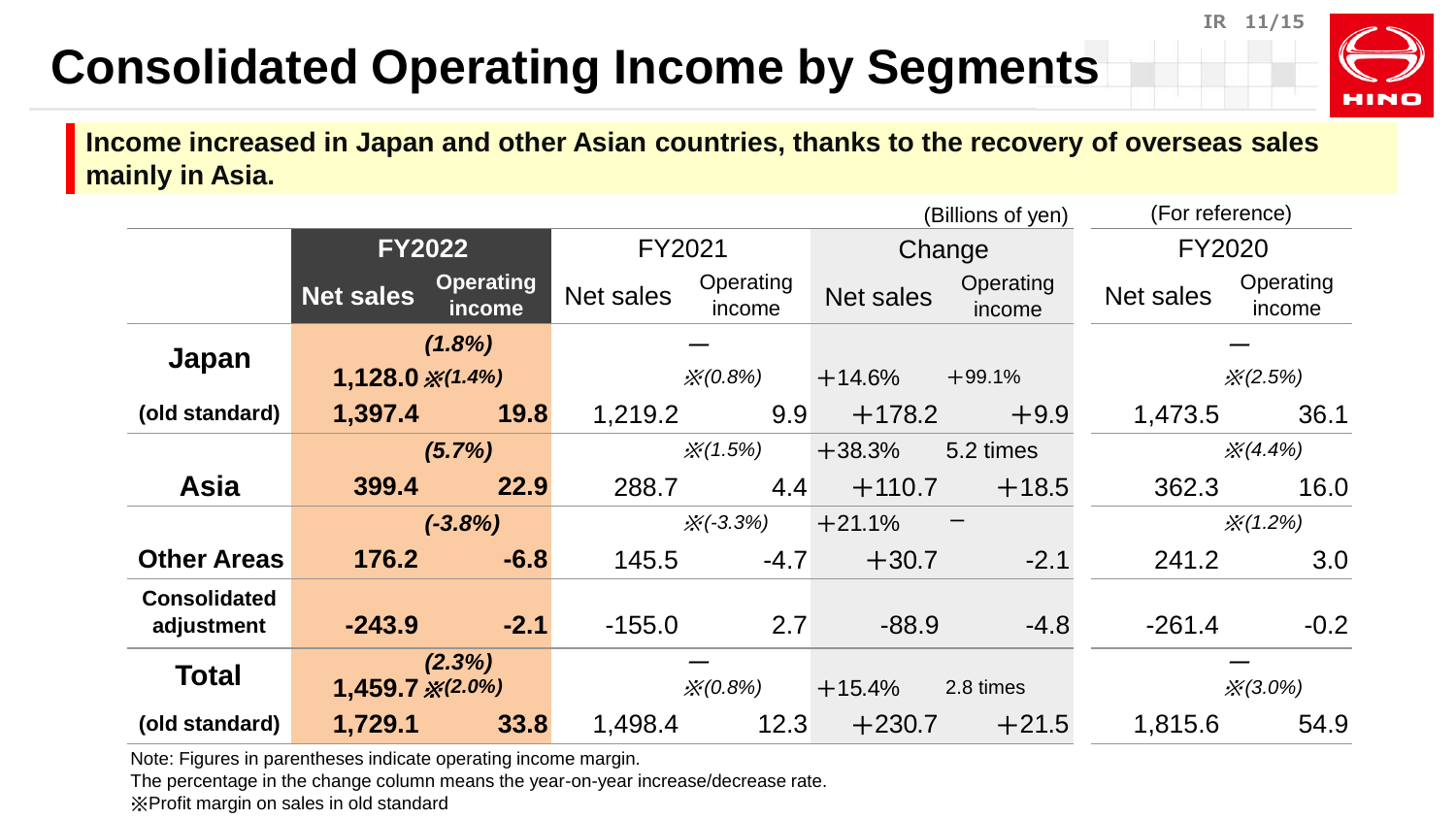### **Trends in the Quarterly Consolidated Sales and Operating Income**



**IR 12/15**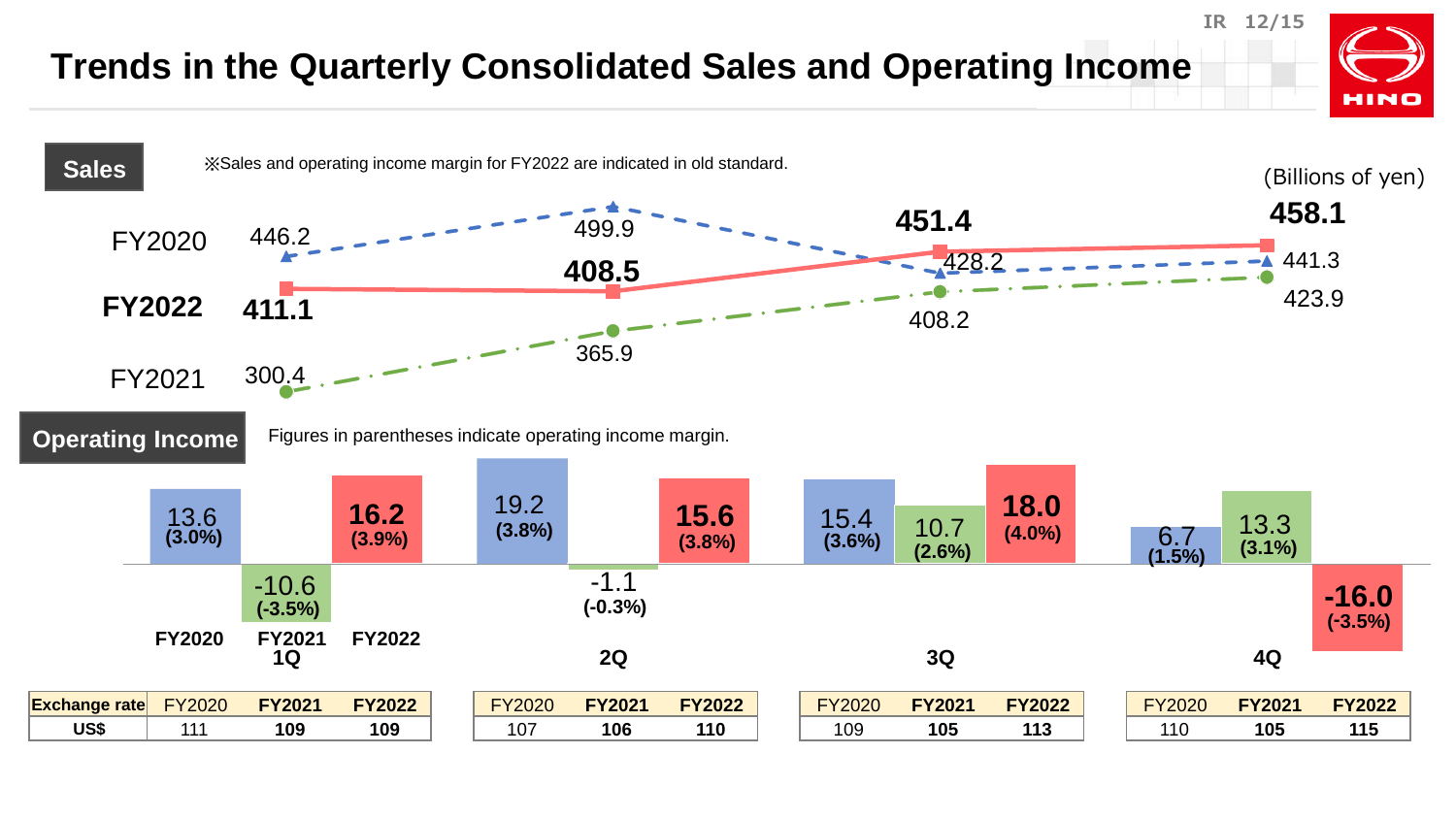# **Summary**



# **Steady improvement in earning capacity and rationalization of fixed costs**

- **Enhanced sales activities mainly in ASEAN countries.**
- **Expanded revenues from Total support.**
- **Increased revenues per vehicle.**
- **Continued the reform of workstyles.**

# ■ Posted loss attributable to the certification problem.

- **Posted certification-related loss in North America and Japan.**
- **Reduced deferred tax assets.**

# ■ Outlook for business performance in FY2023

- **The timing of resumption of shipment is still to be determined.**
- **As soon as forecast becomes possible, we will disclose it.**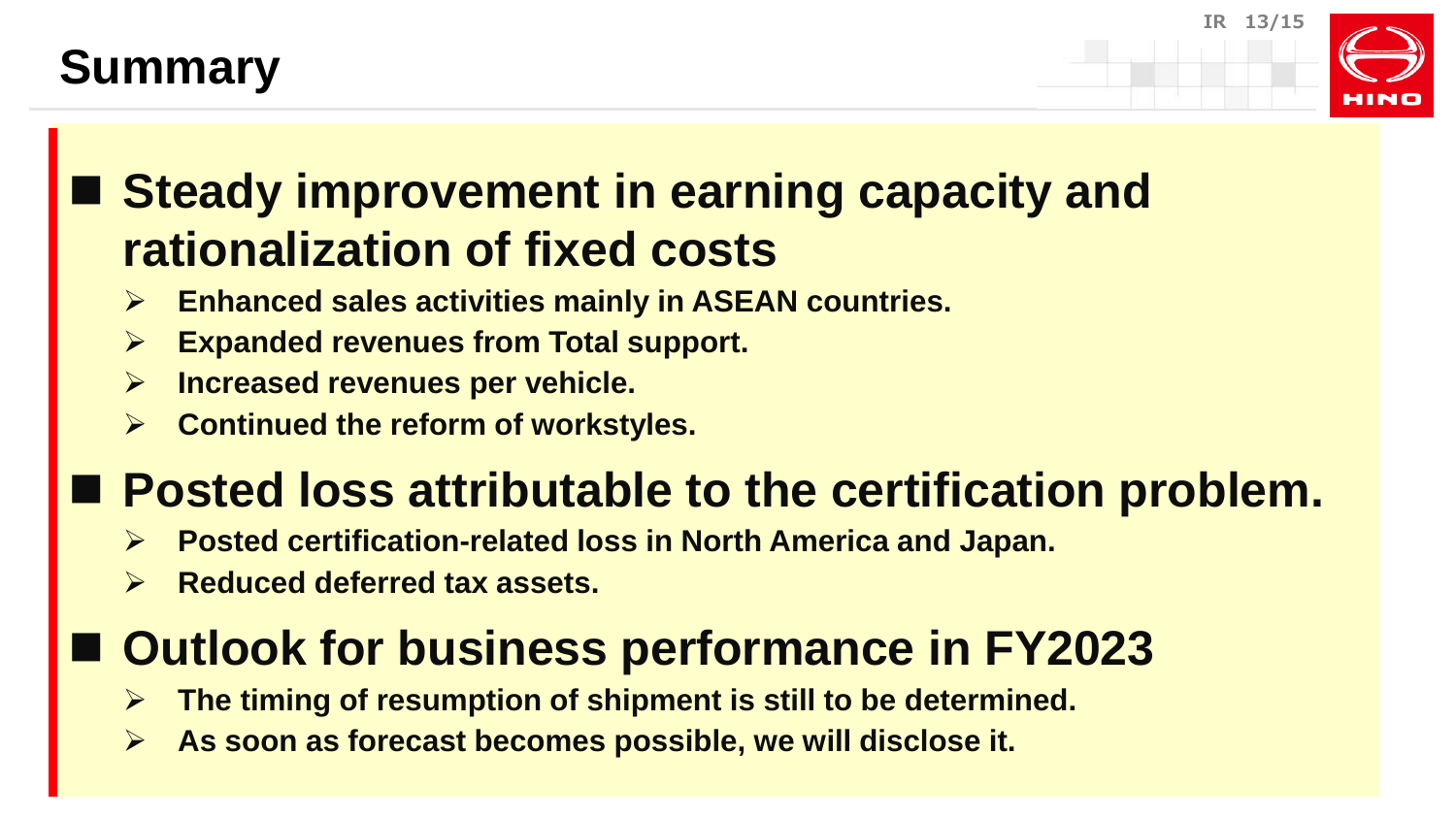## **IR IS A LOSE 20 IR 24/15 IR 14/15 IR 14/15 Current Status of Hino's Ongoing Remedial Measures**



## **We deeply apologize for any inconvenience caused to our customers and other stakeholders.**

- On March 25, 2022 Hino made a filing with MLIT for the recall of vehicles equipped with Hino's A05C (HC-SCR) engines to carry out work designed to ensure that the vehicles comply with regulatory emissions limits.
- We are working to verify the accuracy of reported fuel economy values and to implement appropriate remedial measures.
- We are coordinating with the relevant authorities in Japan on whether any additional payments are necessary in order to address any potential preferential tax treatment.
- We are also continuing to work to develop and implement measures to address the direct causes of the reported misconduct.
- As part of a comprehensive review, we are conducting a thorough fact-finding investigation of our engine certification procedures, checking whether our certification processes are in compliance with relevant regulations, and verifying engine performance.
- The Special Investigation Committee is working to provide recommendations on how to prevent recurrence of the reported misconduct, including clarifying the extent of the reported misconduct, analyzing the root causes, and how our organization and development process should be structured.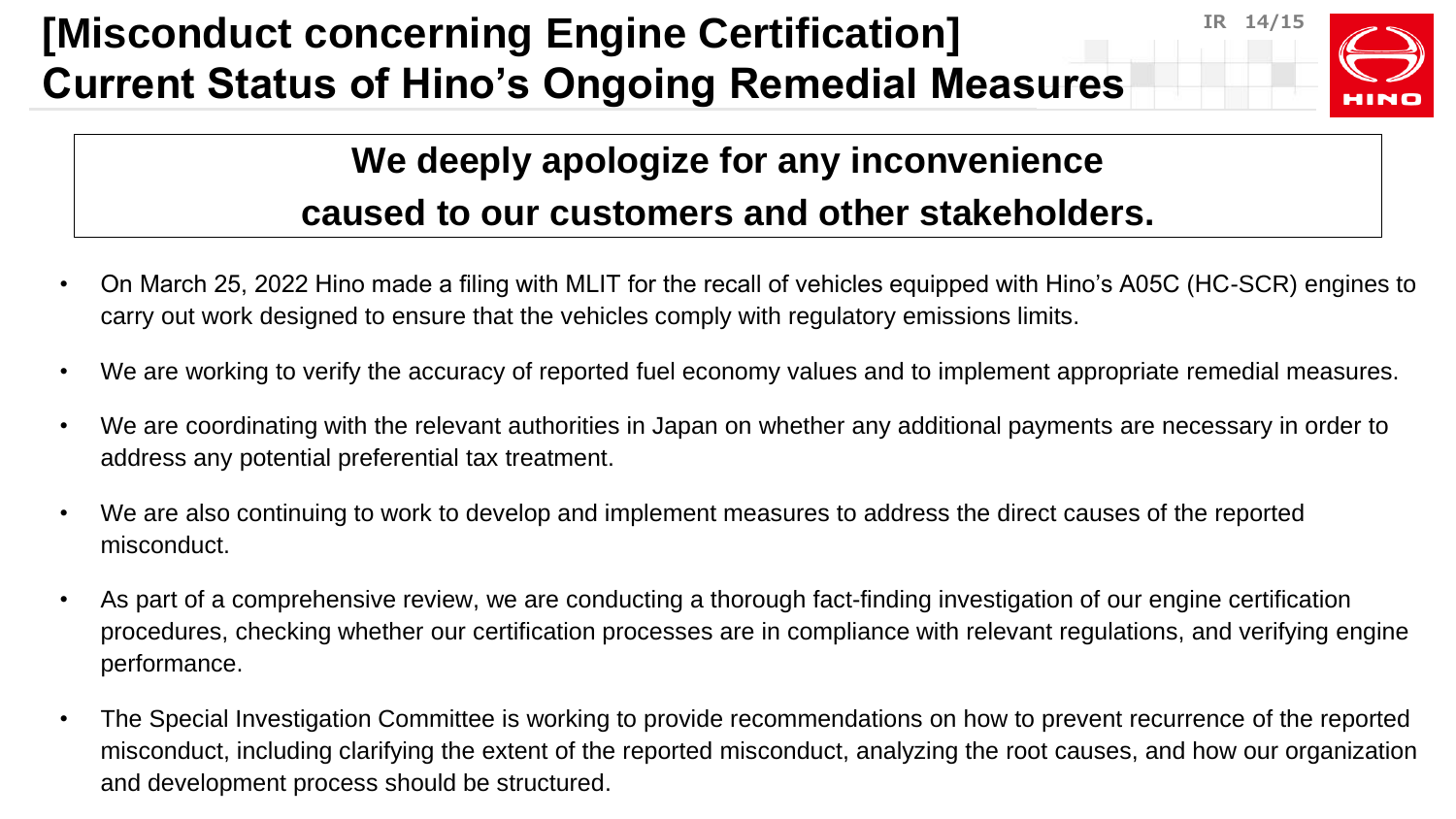## **IR ISON ENGINE CONCERTING Engine Certification] 18. 15/15 Current progress of our remedial measures**



### **[Strengthened oversight by Vehicle Regulation & Compliance Department]**

- The functions responsible for certification tests and certification applications have been separated from the development department.
- Appointed a director dedicated to compliance matters and a chief engineering compliance officer to strictly monitor technical compliance.

#### **[Improved development and certification process management]**

• Established the Certification Test Transition Meeting to be held for all engines at the end of the development stage prior to proceeding to certification testing in order to ensure that appropriate development processes have been properly followed.

### **[Established and revised the relevant rules and standards]**

- Reviewed important certification processes under relevant regulations and certification applications and established internal rules covering those processes (e.g. management of information on laws/regulations, compliance confirmation, certification transition, decision on reported values, filing certification applications, and internal audits).
- Set forth procedures, processes and prohibited actions in our technical standards regarding proper equipment use, operation and measurement during certification testing.
- Providing training to relevant employees and conducted audits.

#### **[General measures]**

- Implementing an improved the system for storing and preserving certification data and increased the number of certification staff.
- Establishing a company-wide compliance system.